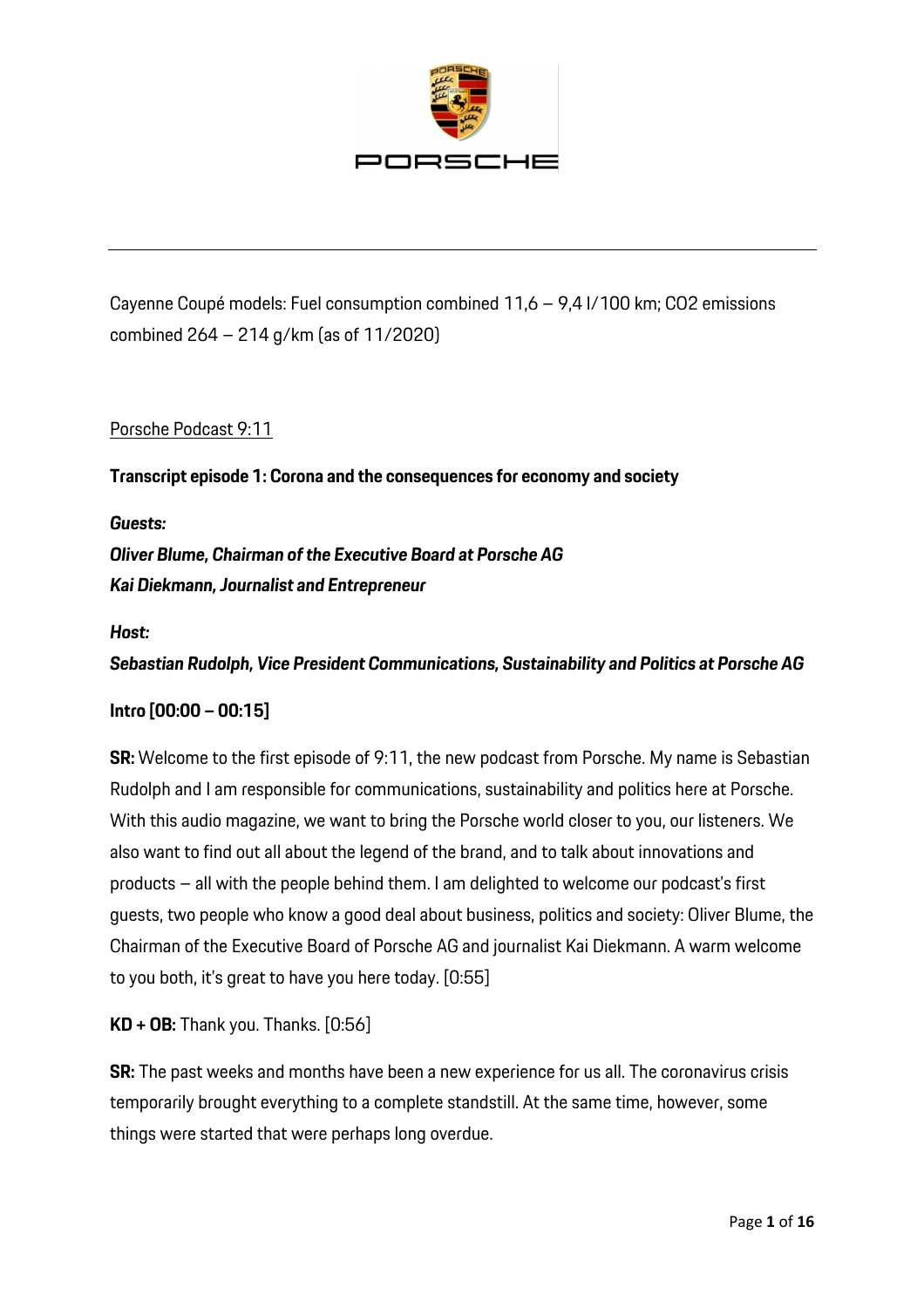Oliver, we are looking here from our podcast studio in the Porsche Museum in Stuttgart directly onto the Porscheplatz. In front of us, we can see a sculpture on which three white 911 cars soar up into the sky. It's a sight that many of our colleagues were not able to experience in recent weeks. How did coronavirus affect Porsche during this period? [1:27]

**OB:** When the coronavirus pandemic started in China, we were really just observing it from a distance. For me personally, it hit very close to home when there was a case of coronavirus at my youngest daughter's school. You then start to think: how do I organise my private life? And you inform yourself in detail about how you can protect your health. And that brings us to Porsche. How can we protect the health of the people at Porsche? That was the first question. And the second: how can we succeed in keeping our business going as far as possible? This meant significant changes for us. We installed protective mechanisms in the company. We looked at where we could continue operations and asked ourselves how we could organise people working from home. We received great support from our IT department there, so it worked well from the very first day. For us, it is now about carrying the experiences gained during this period into the future – and many of those experiences were positive ones. [2:25]

**SR:** Keeping the business going, maintaining operations, and above all putting health first. Kai, what was it like for you when the coronavirus phase came, and how did you personally, or your company, react? [2:37]

**KD:** Also by working from home – directly and immediately – though that is not as complicated in our case because we produce a digital product. We are digital service providers. We work in the field of digital communications, and it's no problem to do that from home. The greater difficulty for many employees was that they did not just have to stay at home themselves, but also had their children there as well – school-age children who had to be occupied throughout the day. And pre-school children also could not go to playgroups either. That meant that the employees were naturally not able to attend every team meeting. But every crisis is also an opportunity. What was particularly interesting for me about this coronavirus crisis was the fact that it resulted in incredible progress in the area of digitalisation. A great many things that were not possible before suddenly became possible – from cashless payment to digital communication. Digital meetings, either via Teams or Zoom: all the people who could suddenly do that and took part! And there I think we have changed a little for the better. Otherwise, it was not just a great challenge for every company to have to organise itself digitally under the conditions of coronavirus, but it was also an experience for me to have to live with this and organise this in my family. We have four school-age children at home who were suddenly there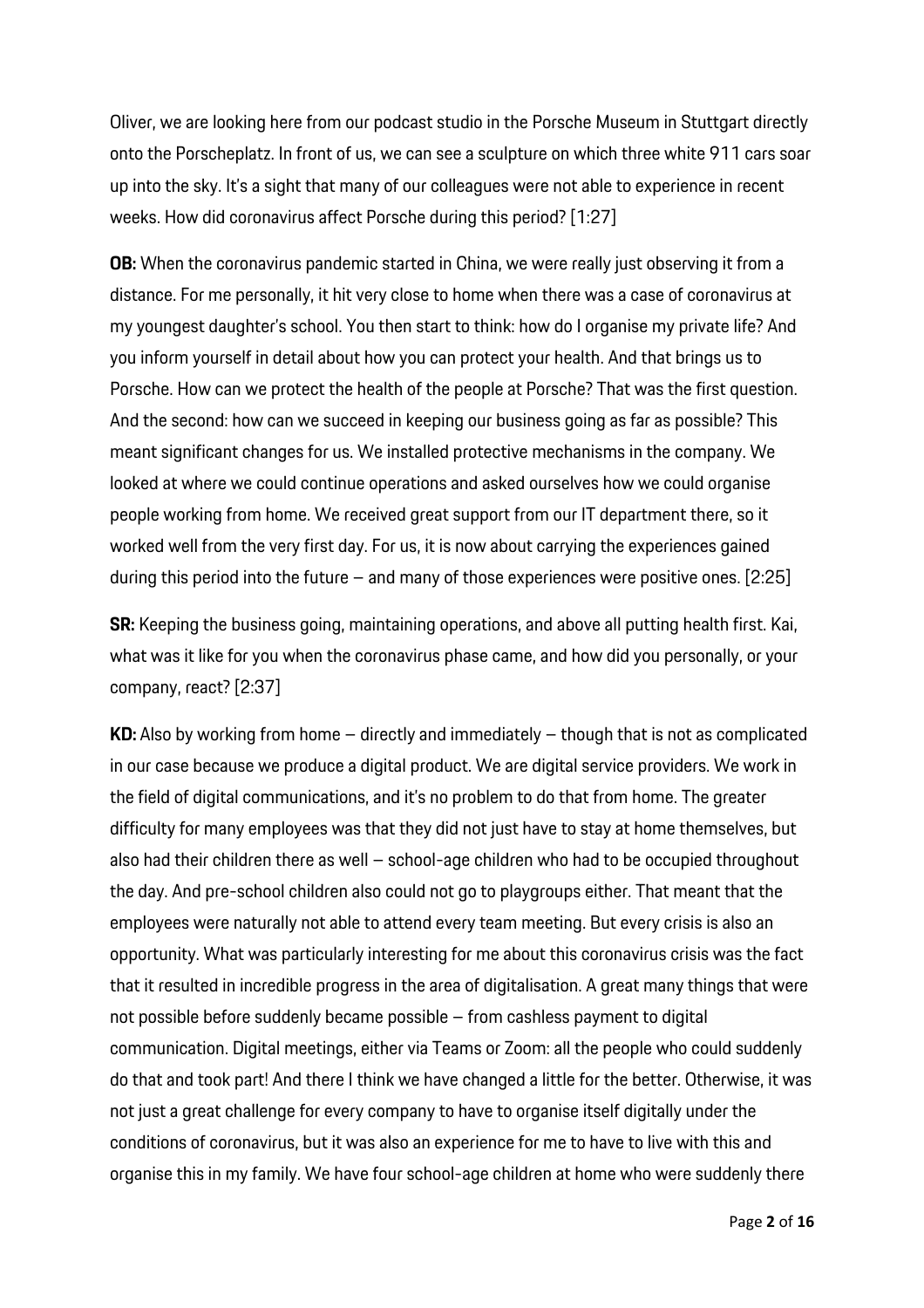from morning to night. In some cases the home schooling was very good, in others it didn't work quite so well. And we discovered that we could not remember having spent so much time together as a family or being with each other so closely and exclusively for the past 10 years. And that is naturally also a challenge in a sense, because you get to know each other very, very, very well in certain respects. Because you also need to spend a certain amount of time alone. And that was not possible under these conditions. I often said: "children, we are incredibly privileged. When we talk about lockdown here in Germany, we have no idea about the situation in Italy or Spain, where there was a real lockdown – with roadside checks. And on the other hand, we are fortunate that we do not live in the inner city, but outside on the borders of Berlin in Potsdam. With a large garden." So the lockdown essentially meant that we didn't meet friends in a restaurant, the kids didn't go to school and I didn't drive into the office. Apart from that, I think that the restrictions were really rather manageable for us. [5:15]

**SR:** Thank you Kai, we'll talk about that in much more detail in a minute. First though, we want to find out a bit more about the two of you. So here are some facts about Oliver Blume and Kai Diekmann. [5:25]

**Vitae – female voice:** Oliver Blume is Chairman of the Executive Board at Porsche AG. He started his professional career at Audi AG before moving to SEAT. In 2009 he was made head of production planning for the Volkswagen brand; four years later he was appointed to the Executive Board of Porsche with responsibility for production and logistics, and then became Chairman of the Executive Board in 2015. He has also been a member of the Volkswagen Group Executive Board for two years. There the 52-year-old is responsible for group production and group quality. He is also head of the Volkswagen Sport/Luxury brand group with Porsche, Bentley and Bugatti. The passionate sportsman lives in Stuttgart with his wife and two daughters. [6:08]

Kai Diekmann is a journalist, author and entrepreneur. His career started in 1985 as a trainee at Axel Springer Verlag. He then became a correspondent for Bild newspaper in Bonn. After a few years, Diekmann was promoted to Editor-in-Chief, and later became the Editorial Director of the Bild Group. Since 2017, the 56-year-old has worked as a consultant and entrepreneur and is the co-founder of the Storymachine media agency. The keen runner lives with his family in Potsdam and on the Baltic Sea island of Usedom. [6:42]

**SR:** Kai, you are a communicator through and through – how important is communication in these times of crisis? [6:49]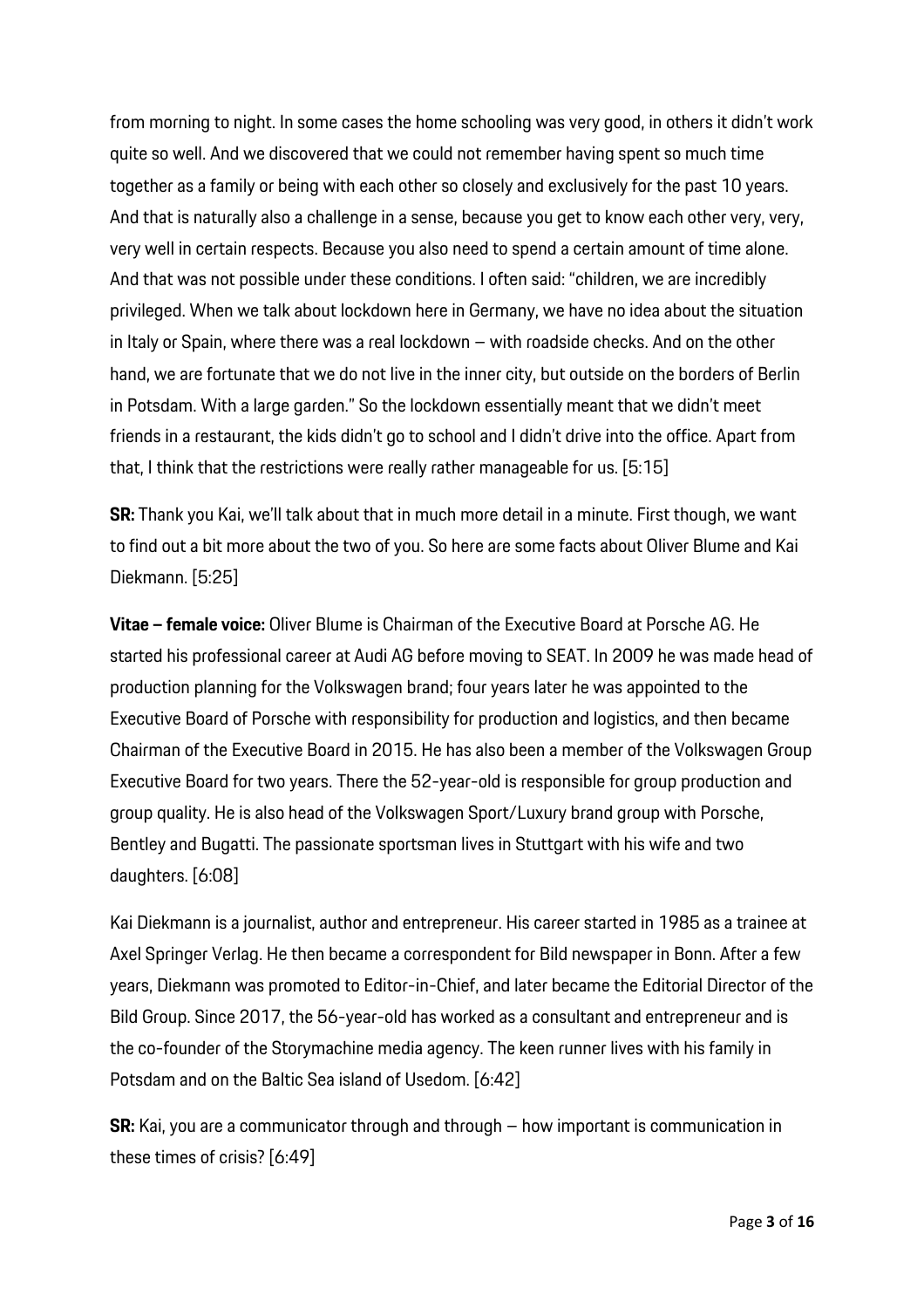**KD:** First I have to say that it really is a paradigm shift when I sit here today and the CEOs are much younger than me. When for many years you have always been the youngest and that then changes without you noticing – and suddenly you are no longer the youngest – I must admit that hurts a little bit.

Communication is extremely important. Communication is everything. I cannot manage a company successfully if I do not communicate well with my employees. For me, visible management is one of the criteria for success in order to be better than my competitors. That was my experience at Bild: you do not achieve the last 10 per cent that gives you the edge over your competitors because you pay your employees better, because they get even more money or are given some notional positions in the hierarchy. You achieve it because they believe in you, believe in your vision, and because they would stand by you, the one who is blazing the trail, through thick and thin. That is therefore naturally a quite critical question of communication, how you get across what you stand for and where you want to go. That is a great challenge in companies the size of Porsche, because I can no longer hold employee breakfasts from a certain size. I would be doing it for decades. Instead, I need a different kind of visible management. And that is of course particularly difficult when I can no longer come together with the employees because we are working from home or because we have to observe social distancing. But for me communication is at the heart of everything. We cannot function without communication. We are social animals – communication started when we were apes. When we all lived together in the trees and groomed each other's fur and deloused each other, that is when sign language started: namely to get information about who's climbing up the tree, who's on the way down, which branches are unsound, and who's possibly sawing at whose branch. These things have not changed much up to the present day, but the sign language has become a proper language with which we can communicate. [8:45]

**SR:** Communication is at the heart of everything. Oliver, Porsche AG alone has 34,000 employees, but with your functions you stand above this. How have you organised communication for yourself personally, and also with your team? [9:00]

**OB:** I first would like to say that I agree fully with what Kai Diekmann said, that communication is one of the most important management tasks and responsibilities. And we naturally thought a lot about this when the coronavirus crisis reached Porsche. We were aware right from the very first day that this crisis would be a great burden for everyone in the company and would mean many challenges and uncertainties. That is why we first set up a crisis management team in which all necessary functions were represented and which met daily so that company operations could be continued. We made sure that everything was closely coordinated  $-$  in a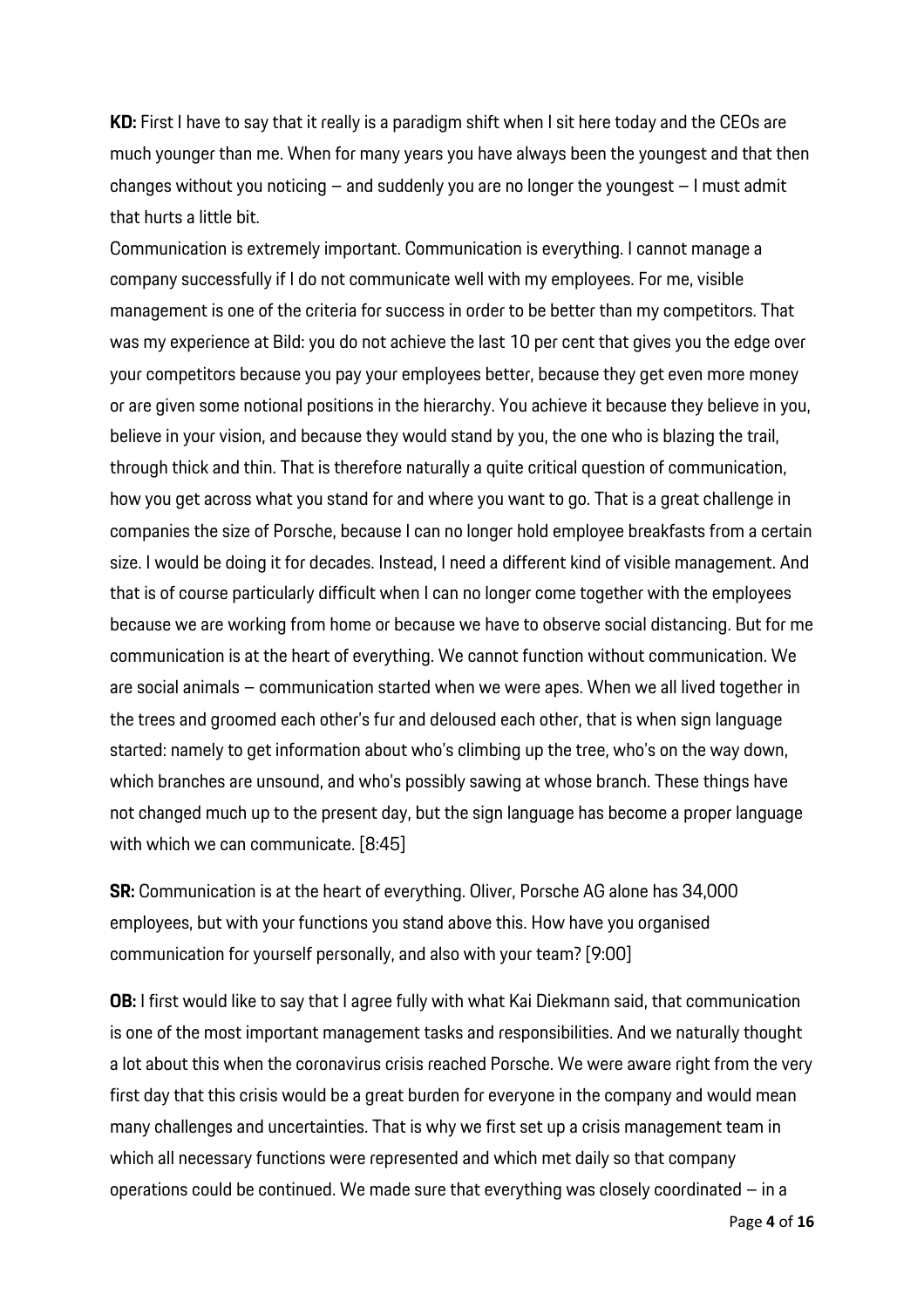cool-headed, systematic way. We also thought about how we could keep each and every one of our over 34,000 employees at Porsche up to speed with what was going on, particularly in view of the challenge that we naturally could no longer reach many of them directly. We therefore posted information every day on our internal media. On the one hand, we informed employees what was happening at Porsche. In this way, we conveyed a feeling of confidence that Porsche was in good hands. On the other, we provided information about how our employees could protect themselves and others. We also posted video messages – something that really works very well with the new formats. I did that once a week during the acute phase of the crisis, so that the team also had the feeling that they were hearing from me personally about the situation at Porsche, and what steps would be taken next. I also decided personally – and that is then the form of direct communication – that I would be present here in the office every day, because there was a whole host of questions to deal with, whether on the phone or from those who were present here. I believe that a captain should be the last person on board. That is why it was a very important signal from me to the team. [11:00]

**SR:** You are a passionate sportsman, so you can no doubt also transfer a few things from sport into your professional life. How important is attitude? [11:11]

**OB:** Attitude is absolutely crucial. An optimistic approach, seeing the positive side of things, creating confidence in the team. If a team takes to the field in football with their heads held high  $-$  exuding the feeling that they want to win the game  $-$  that is something quite different than if I wait with my head lowered to see what the opponent does. In other words, that means to always attack, look for where there are opportunities, and to then also convey that to the team. That is exactly like in sport. It's about the team selection, about tactics, but also about attitude. And attitude in particular has been extremely important for us in this coronavirus phase, and in retrospect I can say that I am really proud of how the Porsche team has coped with the situation. That is true firstly during the acute phase of the crisis, when we had to shut down production, and how we were already preparing for what would come after the crisis. And secondly, also for the fantastic motivation when things started up again, having the discipline to follow all the rules that we had established, and also the fighting spirit to ramp up production once more. This naturally applied to all other areas at Porsche, which either maintained company operations on-the-spot or did this remotely via digital media. Our goal was to use the crisis as an opportunity and to emerge from it stronger than before. [12:30]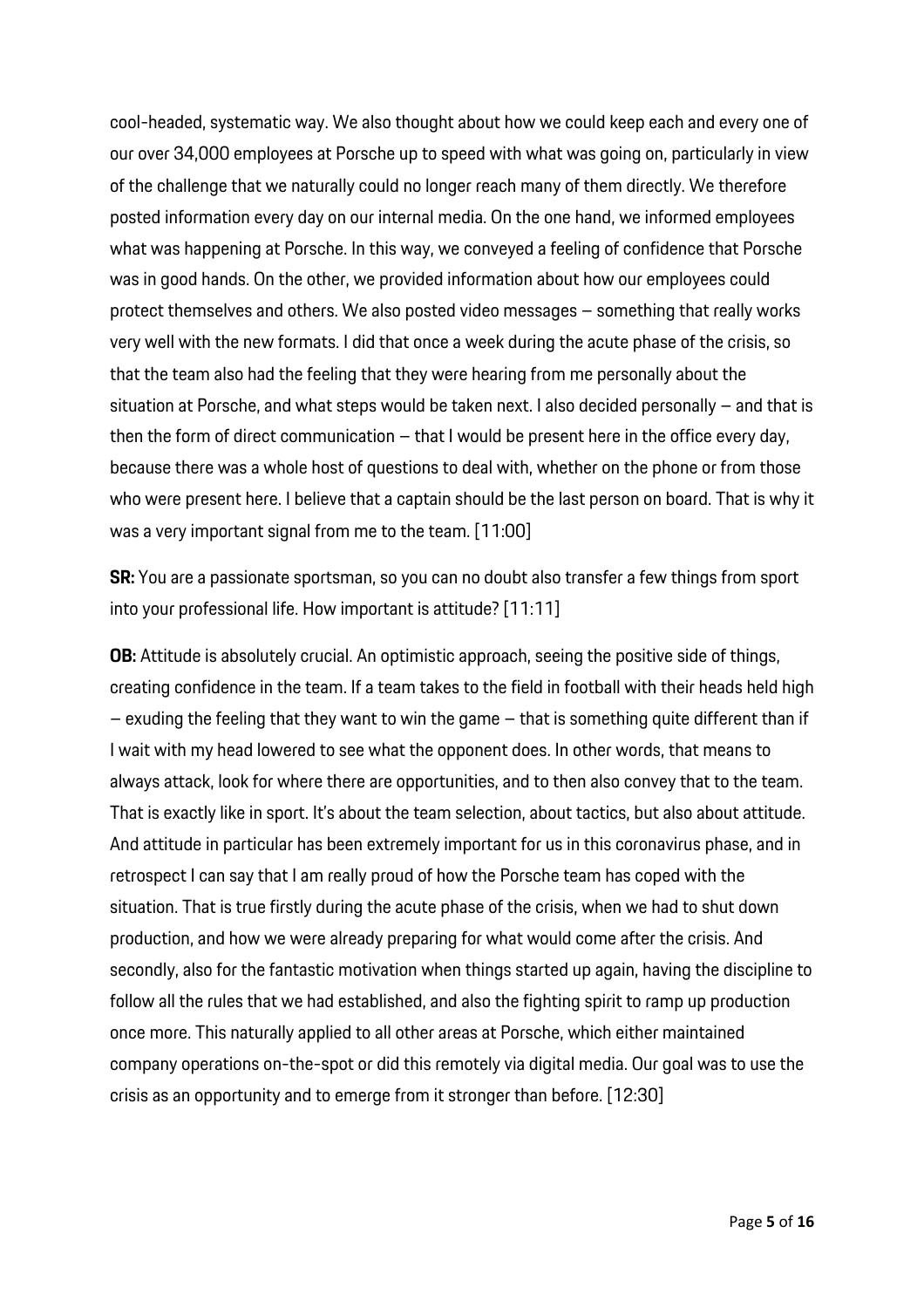**SR:** Kai, you said before that extracting the last 10 per cent is down to vision and leadership. Does the coronavirus pandemic mean that it is now more important to concentrate on the essential things and to do these things properly? [12:54]

**KD:** First of all the coronavirus crisis meant that we all slowed down a bit. One moment it's full speed ahead, and then all of a sudden you are at a standstill. In other words, you are forced to think about what you are doing and to ask yourself: does it really make sense how I have been doing things? Forever hurrying from airport, to airport, to airport, or are there other forms of meeting or communication that will allow me to reach my goals faster? The truth is really that I'll tell my wife this evening: "my goodness, I had to get up so early this morning, I was in Stuttgart and then flew back again. What a tiring day …". But what is actually the truth? I got up this morning, got into a taxi, played around on my mobile phone in the taxi and drank a cup of coffee at the airport. Then you are sitting on the plane, and you are on your mobile phone again. In the taxi here you perhaps read the paper a little, then we work hard here for one-and-a-half hours, before it's back to the airport, and if the flight is late enough, then perhaps there is a glass of wine. And then I say in the evening: "I am exhausted". Well, is that really working effectively? That is why many of us found these Teams meetings so tiring, because we were suddenly able to not just have one meeting a day lasting one-and-a-half hours, but four meetings, one after the other. As a result, the working day has become much more condensed, but possibly also more efficient. In other words, many of the things that we had become accustomed to, and which we always did that way, suddenly had to be done differently. And that is where an opportunity lies. A simple example is cashless payment, which never used to work. If I think about my arguments with Berlin taxi drivers who always explained to me why the machine was not working at the moment and why this or that was not possible. And then all of a sudden, it all worked! Or the fact that even my 81-year-old mother is now able to do her banking online. That is also something that I probably never expected and which naturally changes a good deal: particularly in a society like ours, which has more of an inverted pyramid, that is to say a lot of people like me – the baby boomers – and really not enough young people. There are still many people who have lived in a completely analogue world and have now understood that many things can also be done digitally, and are now making use of this. And there is really a huge opportunity, in that much of what we fought for but did not succeed in achieving has now been given an incredible push forward, born out of necessity. [15:13]

**SR:** Next, we're talking to Oliver Blume about Porsche's international responsibility and finding out from Kai Diekmann what things are really important to him in his life and whether the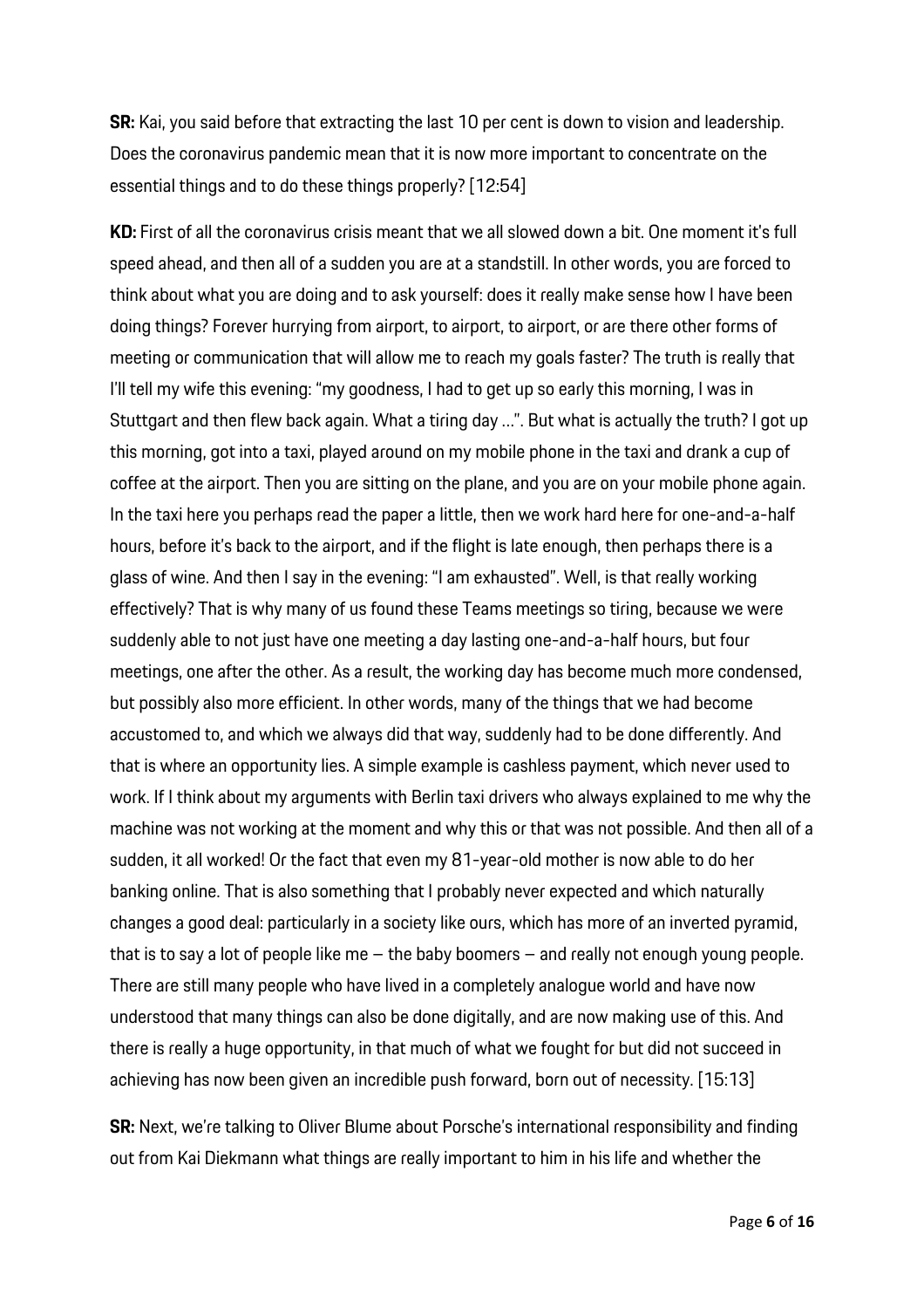pandemic has changed anything. But first, let's hear how coronavirus affected everyday working life at Porsche. [15:30]

**Vitae – female voice:** During the coronavirus crisis, Porsche supported medical and charitable institutions. Our annual donations increased by five million euros. A large number of employees also made active contributions, getting involved in partner organisations, helping out in a private capacity, and donating money: the "Porsche Helps" campaign has already raised more than 215,000 euros.

The pandemic challenged Porsche in many different ways, such as in maintaining our supply chains. That's because half of our around 1,300 production suppliers are located abroad. Around 11 per cent of them were in countries that were severely affected such as China, Spain and Italy. Every third supplier shut down temporarily but all of them have now restored their supply capabilities.

The way we work together has also changed, with meetings and consultations now taking place almost exclusively digitally, meaning things could continue in spite of the hygiene rules. Putting that into figures: our employees now send, on average, 300,000 chat messages every day, and there are around 65,000 virtual conferences every week [16:40]

**SR:** The Porsche world has also become more digital. Oliver, perhaps you would like to give us an insight into that? Not everything is possible at the push of a button, of course, but how did Porsche succeed in adapting so flexibly and quickly to these challenging conditions? [16:58]

**OB:** We had thought about the possibilities of working from home early on, even before coronavirus. As a result, preparations for having enough digital connections were already underway – in fact, we have over 30,000 of them. This meant that we were able to make this form of communication possible right from the very first day. Then everything happened immediately, practically from zero to a hundred. And I also agree with the experience that Kai Diekmann had that the type of meetings we had were in some cases much more efficient than before. The preparation for the meetings was better. The discussion culture has become much more efficient – with respect to letting people finish speaking, getting to the point, making decisions and starting and finishing meetings on time because the next one is due to start. We also then questioned ourselves. Previously we'd get into the car for half an hour to drive between our locations in Zuffenhausen and Weissach or Zuffenhausen and Weilimdorf for a meeting. This half an hour of travel time is then not productive. We have now simply taken that out by organising one meeting after the other. That is more tiring in some cases, but we have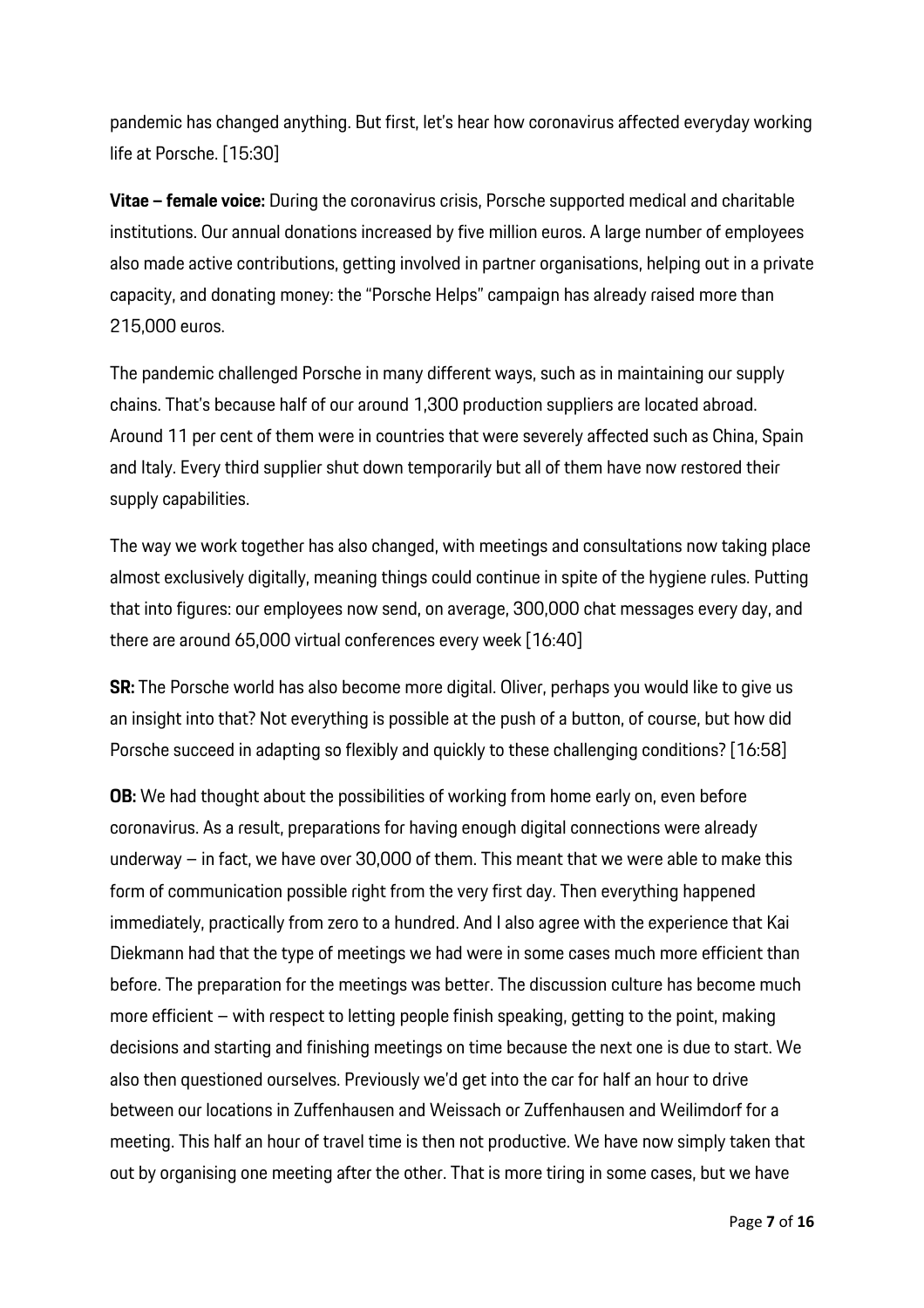now established a very nice rhythm. I am nevertheless convinced that we will not be able to do without personal contact in the future, so now it is a question of finding the right balance in order to carry the right mix of these great experiences and this efficiency into the future. When is it necessary for me to meet up in person? Because that is naturally also part of the team spirit. There are sometimes topics where it is important to see a reaction, to argue and to let your emotions out. And where is it then appropriate for me to solve quick issues through these formats? My conclusion is a very positive one: I think it has been really fantastic how well prepared we were, how smoothly everything went and how disciplined our team was in dealing with the situation. [18:56]

**SR:** Many people got into difficulties as a result of coronavirus. Porsche has always been committed to supporting society, but initiated many more additional activities during this coronavirus crisis. Why, and could you tell us a little about the background? [19:13]

**OB:** When we decided on our Porsche Strategy 2025 a number of years ago, we included sustainability as a fixed pillar in our strategy for the first time, and by that I mean holistic sustainability. First on the economic side, in relation to secure jobs, in relation to the environment, reduction of emissions – something we have now shown very well with the Taycan, the first car to be produced with a carbon-neutral balance – but also, above all, on the social side: helping people who are not doing so well. And this area in particular was very important for us during the coronavirus crisis. It is a basic principle for us to say that we will contribute something and help where we can. As a result, our approach was not just to choose areas for this ourselves, but we performed a very targeted needs analysis – together with the state governments at our locations in Baden-Württemberg and Saxony – and looked at where Porsche could provide concrete assistance. We came up with a number of areas. For example, we supported the crisis management teams in Baden-Württemberg and Saxony with consulting and IT know-how. Then the Minister-Presidents said to us: we really do not have a proper procurement organisation to obtain the necessary protective equipment. We at Porsche have a global supply chain, and we used our worldwide partners, particularly in China, to procure the protective equipment needed – with enormous commitment. I was really pleased to see the effort put in by the team. If face masks were needed suddenly in a hospital, then they were organised overnight and were there the next morning. In addition, we also increased the level of our donations. We supported the food banks at our locations, and will continue to do that in future. We discovered that these areas in particular got into difficulties as a result of the restaurants being closed. What also pleased me especially was that we appealed to the employees in our company to volunteer their help, and there are many people who have very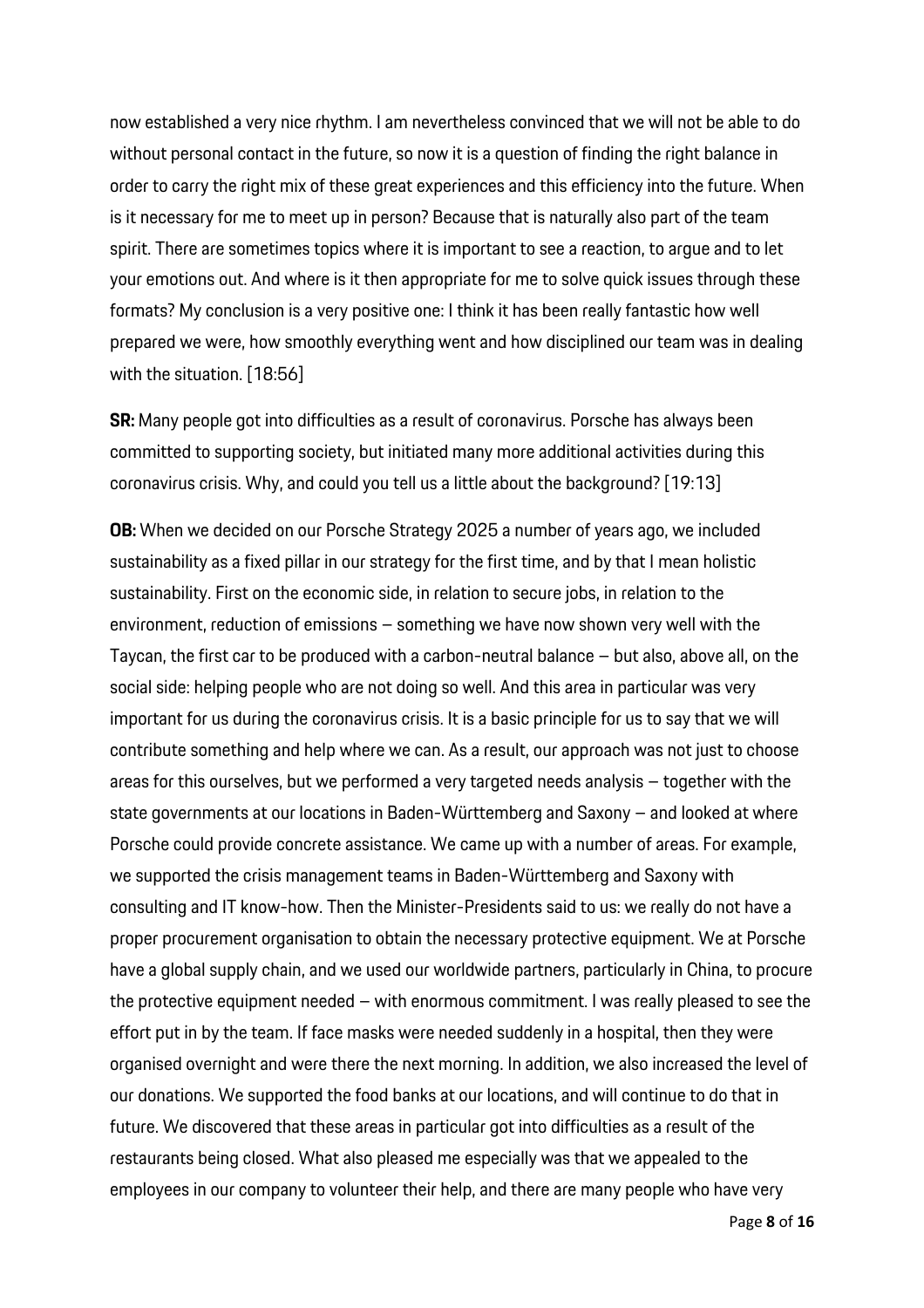special skills. There are trained paramedics, people who are very good at IT, but also people who said "I will do what I can" and offered courier or shuttle services. That was very well received by the aid organisations. Many helpers also say – and I still receive calls and a lot of messages today – that they found a form of personal fulfilment there, being able to give something back to society. We will continue that in the future as well, because this is a commitment to which Porsche attaches a very high degree of importance. [22:02]

**SR:** Kai, you are also an entrepreneur, and at the same time, like all of us, part of society. How do you see coronavirus and your own motivation to give something back to society? [22:12]

**KD:** It is naturally a question of social solidarity, that, depending on the situation, we have to help those who cannot help themselves, and then everyone according to their abilities. My impression is that a lot has happened here. Germany just works; we work as a society and these large companies also work. I believe that it is very important that the large companies do not just conduct a dialogue with themselves, that is to say with their employees, but that these large companies also always have an obligation to conduct a dialogue with society. This is because, in the end, society decides on the approval for a business model and, as we have often seen in the past, society can withdraw this approval from a company or industry. Think back to 2011, for example, when the decision was made to end nuclear power in Germany after Fukushima. That is a technology that we had great mastery of, but where society – which expresses itself in the political will – decided and said we cannot continue like this and are therefore stopping it. You are experiencing that in your industry as well. The times have long passed where decisions about product lines and what new cars should look like were taken just by the Executive Boards of car manufacturers. Instead, politics is also involved, and politics is again and again an expression of the will of society. Sustainability is a good example: certain values are demanded, which you then have to implement and realise in your products. We always talk about B2B communication, that is to say business-to-business, we talk about B2C – business-to-consumer – but I believe that this B2S communication, business-to-society, is very important in order to also safeguard my business model in the direction of society. Let me give you another example in the form of the large housing companies that did not communicate with society for a long time. From the outside people do not always know who it is exactly when you name a name. Who is behind the company? Who is the CEO? We have had discussions for a number of years now in Berlin about whether the state should take over ownership of the housing companies. It's a debate that the Left likes to initiate, which is not particularly surprising, but it becomes worrying when I see that the majority of German citizens are sympathetic towards this demand. Then I say: "watch out, take care!". At this point you have not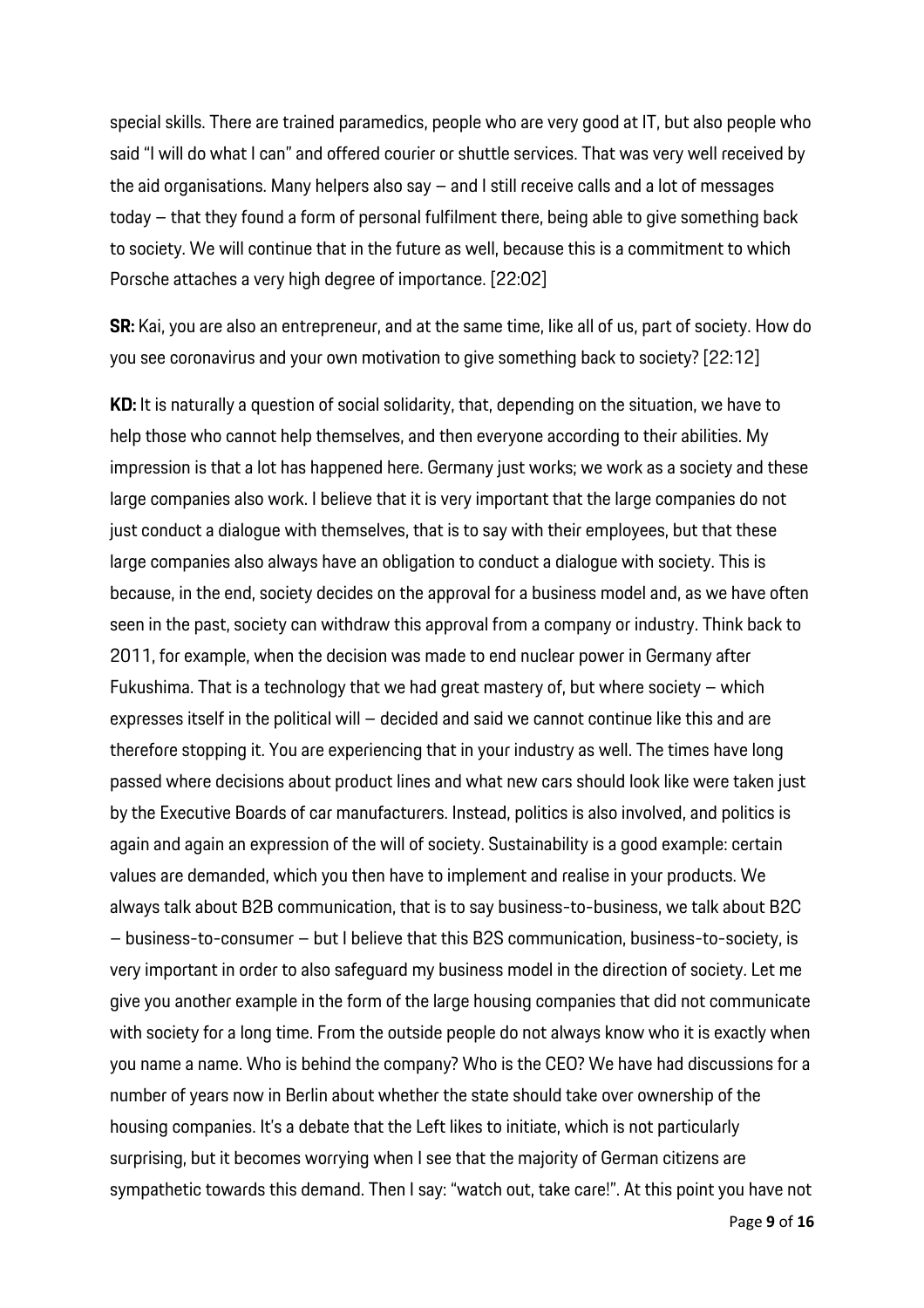communicated with society well enough and explained what you do in the interest of society and on behalf of society. That is why this part, taking on responsibility for wider society, is incredibly important. [24:49]

**SR:** Oliver, you lived in Spain for many years. You have close ties to Spain, but also to other European countries. What role does Porsche play here, practically from Germany where the company has its roots, but also in a European or international context? [25:05]

**OB:** I think ultimately it is a global question of how we live together as a society. Porsche is a very international company. We benefit greatly from the fact that we are well-positioned in all the regions of the world, that gives us a high degree of flexibility – naturally also when there are crises in certain regions. On the other hand, we also see it as our obligation to also help in other regions, other countries. That is why we did not just restrict the activities that we initiated via the "Porsche Helps" campaign to Germany, but also included our locations worldwide, and many good things came out of that. For example, our headquarters in Madrid cooked lunch for elderly people in need. In Switzerland, we obtained food from the supermarkets and delivered it. And there were also larger initiatives, such as in the US, where we auctioned a last generation 911 Speedster – and raised 500,000 dollars. We then doubled that and donated one million dollars. And there were many activities like that all over the globe. I also believe that it is particularly important to help each other in society. Everyone helps where they can. It is a very positive experience for me that has brought us even closer together as people, sticking together in such a crisis and overcoming the crisis together. [26:30]

**SR:** The automotive industry is in the middle of a period of transformation. We have already spoken about digitalisation and electric mobility. Is coronavirus more of an obstacle in that respect, or do you see Porsche and also the automotive industry as a whole as still being on track? Because social expectations and also the desire of customers to fulfil their dreams are heading in exactly this direction – to be more digital, to travel in a sustainable way and to be electrically mobile? [27:00]

**OB:** The coronavirus crisis naturally hit the economy hard, after all it is also about the available financial resources. However, in the medium and long term, I absolutely agree with Kai Diekmann, who said before that we also learned in this phase to concentrate on the essential things and to live our lives with greater awareness. I personally again asked myself the question: what is really important in life? And part of that is also living in a world that is still viable in the future. And that is why I am firmly convinced that the demand for environmental protection and for environmentally-friendly technology will increase significantly in the future. In that respect,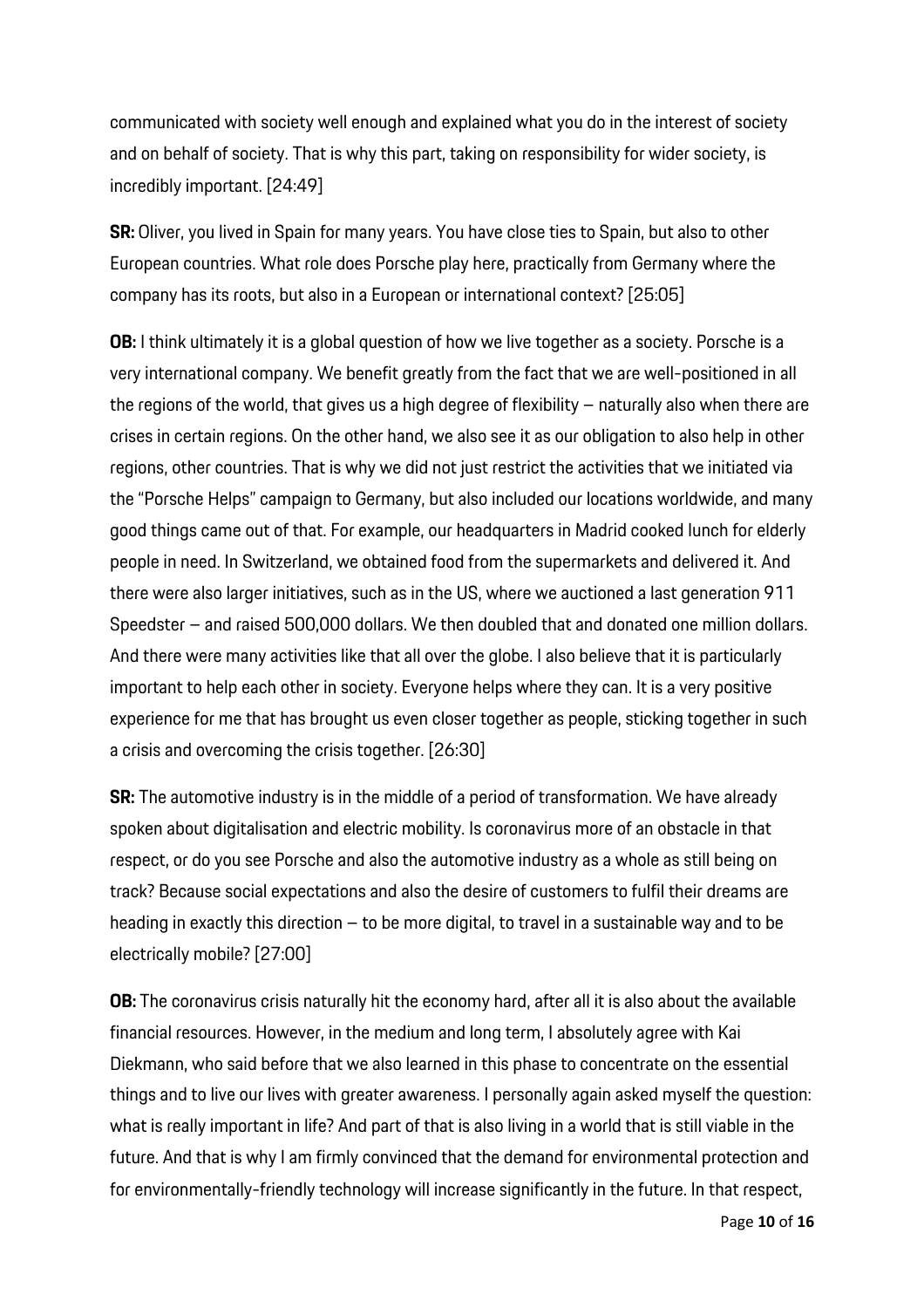there is a very clear commitment from us: in the same way as we originally defined our sustainability strategy, we will consistently pursue the same strategy in the future. We will invest 15 billion euros in future technology in the next five years alone. A very large share of that is for electric mobility, which will be one of our most important pillars. We want to sustainably shape the future of mobility, so I believe overall that the crisis will give everything added momentum. [28:09]

**SR:** What is really important in life – that is a good cue to ask you the same question, Kai: has your pulse rate changed? How do you see things? [28:18]

**KD:** I believe that it really is like that. I mentioned briefly just now that this time of slowing down meant that you re-organised yourself. And I mean literally re-organised yourself. Organising everyday life under the conditions of the coronavirus crisis was not just a challenge for the large companies, but also for every individual who had to organise their family. For example, with four school-age children it was difficult to explain at first that this did not mean that we could now sleep until 10 in the morning. Instead, in our home, we made sure that they still got up at seven so that we could have breakfast together at half past seven – as a general rule, I have breakfast with my children every day if at all possible. And I actually also made sandwiches for the children, which I usually do otherwise, which they then took to their rooms to sit in front of their computers. In the case of my son, who goes to school in England but who was also homeschooled in Germany, things went so far that the school expected him to sit in front of his computer in his school uniform, which he initially thought was a quite unreasonable demand. But that is also an example of how you then have to structure this new life so that it also has a form. For me personally, I really had difficulty at the start defining in the evening: when have I finished for the day? I read a nice quote: *"How can I pretend that I'm working when I don't have an office?"* So setting yourself this limit and making clear to yourself: you have worked and can now also leave it behind, even if you do not actually have to leave. That was one of these new challenges. So we have to re-position ourselves. I believe that discussions were started in many families, and that people had some really great experiences. I really do believe that people will focus on the things that are important and will say goodbye to other things. I will also without doubt say farewell to a large number of plane journeys, which I no longer see as being necessary. I must honestly say that I have become a fan of the German railways – after all, you cannot organise a signal box so that people work at home, and if only one person is absent then no one is left. And you must nevertheless be in a position to ensure that a train travels from Dortmund to Hanover and does not continue on to Berlin because there is no one in the signal box. In these areas the subject of sustainability will play a different role, it will become more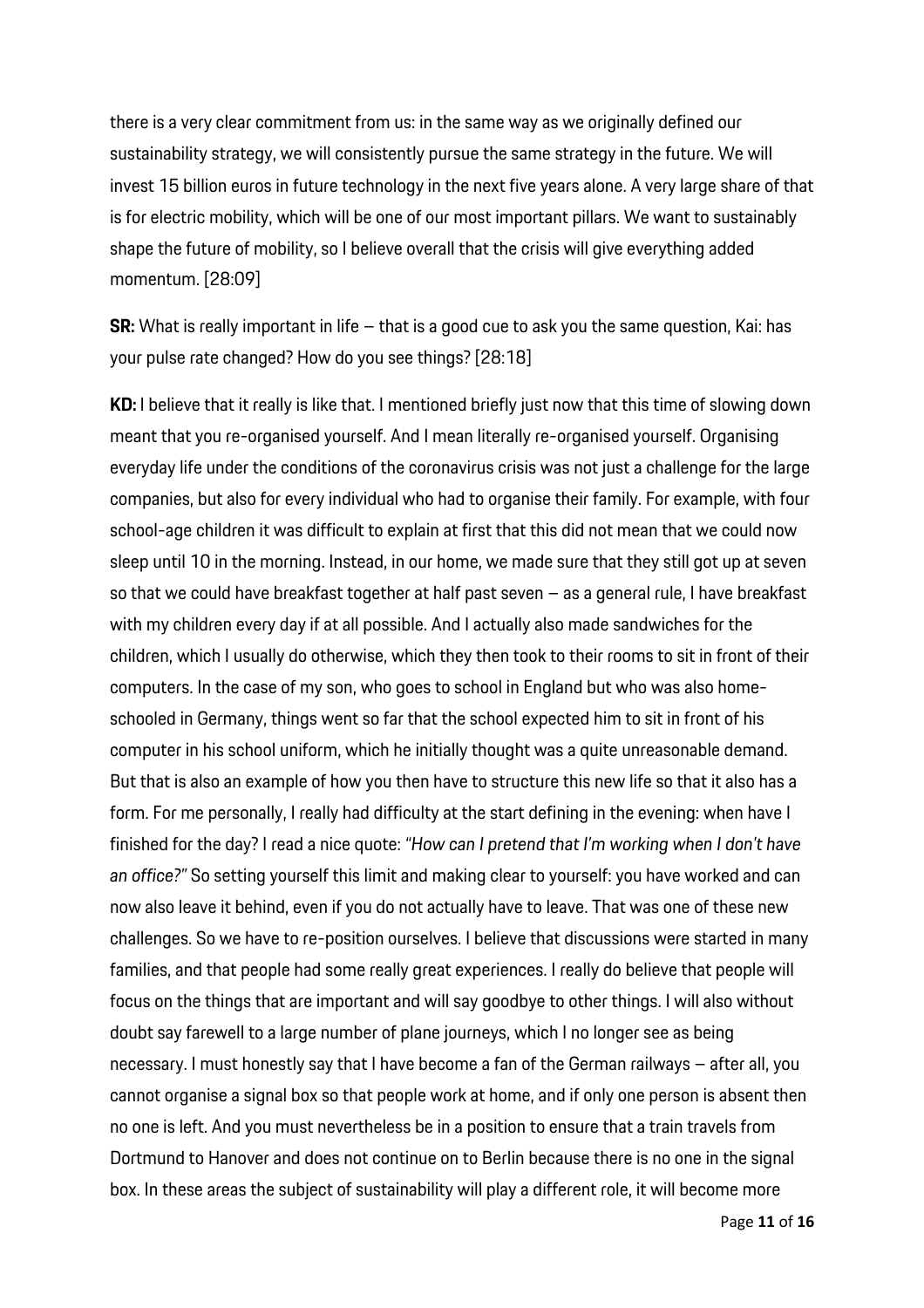important and generate a greater level of awareness. Through coronavirus we have all been given an idea of the impact that this rather abstract concept of climate change can have on a society and a global population. From one day to the next, we have witnessed how an external event can shape and touch each and every life differently. [30:59]

**SR:** An external event is a good cue, because I would now like to play a little game with you both. I am going to test your Porsche knowledge and play three engine sounds. It's to do with the 911 GT2 RS. Oliver immediately has an eye for the car and knows what I am talking about. It's an absolute sports car, Kai, and it has a really good sound. The question is: which of the three sounds I am going to play is actually the 911 GT2 RS? Let us listen to number one. [31:29]

# **Engine sound 1** [31:44]

**SR:** It is without doubt a rich sound. We have left it a bit longer on purpose so you can really think about it. Here is number two. [31:50]

# **Engine sound 2** [32:14]

**SR:** That really sounded like the race track. But we have one more. Number three. [32:17]

## **Engine sound 3** [32:43]

**SR:** So, Kai, I will now put the ball in your court, so to speak. Do you have an idea which is the 911 GT2 RS? [32:51]

**KD:** Well, let me put it like this: none of the three sounds like the two-stroke Schwalbe moped that I have just been given for my birthday to use on the island of Usedom. So it really is difficult for me to answer this. I suspect that it is number one. But I ask myself a quite different question. If I buy a Porsche, I do not really think about transport from A to B. Instead, a Porsche is a promise. A Porsche is something sensual. A Porsche is a dream. A Porsche is an emotion. And what we just heard here were three very impressive combustion engines. If this Porsche is also available at some point as an electric vehicle, will the sound also be played? [33:34]

**SR:** Those are good questions. But first let's continue with our competition. Oliver, do you know? [33:38]

**OB:** I will first try to answer the question and then reply to the point mentioned by Kai Diekmann. Well, the GT2 RS is a car with a turbo engine, so we can rule out the second sound. The first and third were very similar. I would also then say the first sound. And regarding the point brought up by Kai Diekmann about the sound in the case of electric engines: we believe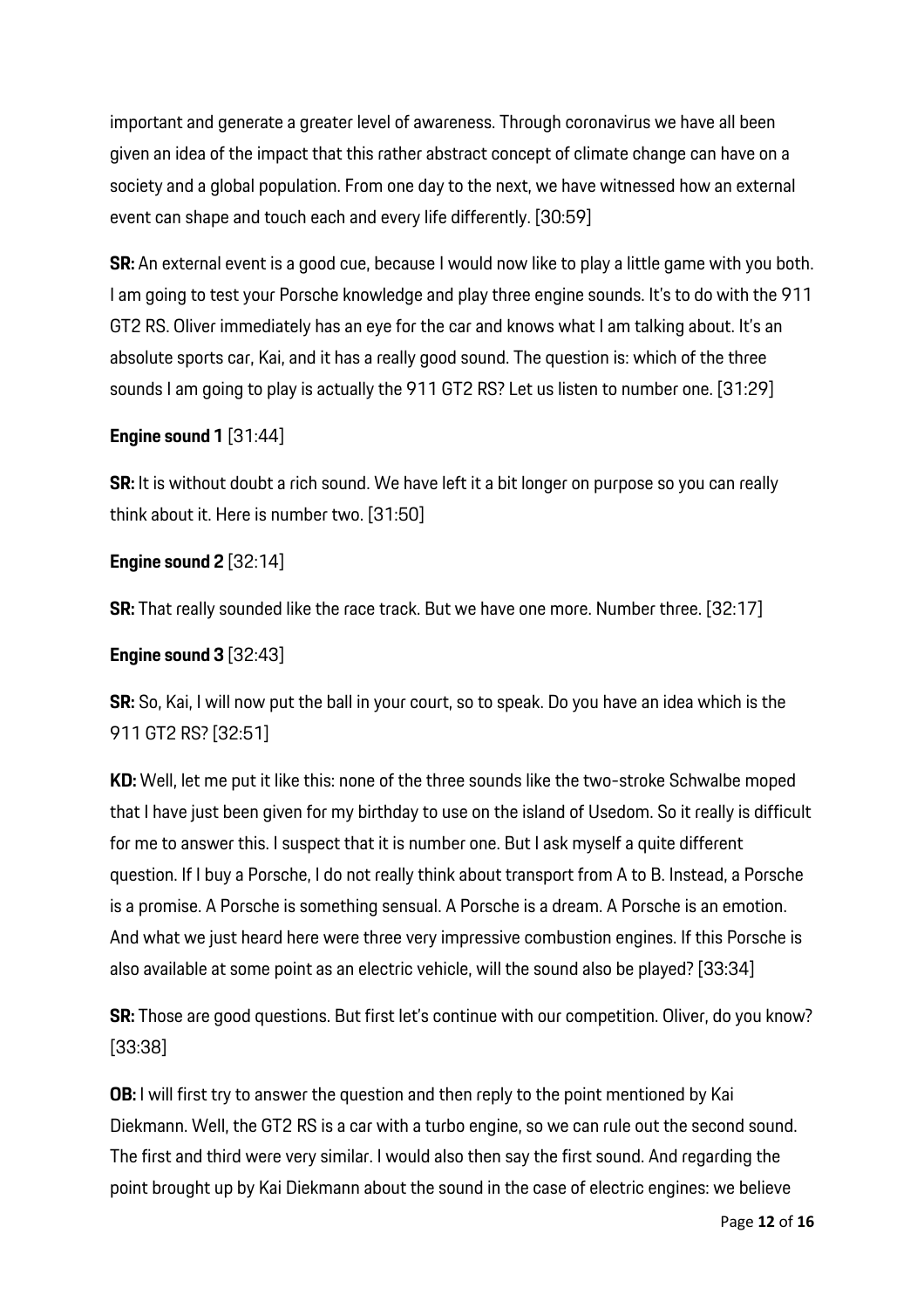that an engine or motor always has to be authentic. In the end it seems silly to us if we now use a combustion sound for an electric vehicle, which of course would naturally be technically possible. With the Taycan, we therefore went in the direction of taking the sound from the electric motor. And it is a great challenge to find exactly the frequencies that make this sound attractive for the driver. We also have the possibility of amplifying this electric sound once more in the car. We believe that a combustion engine must sound like a combustion engine, typical for Porsche. And an electric car must also sound like an electric car with a sound that is typical for Porsche. [34:38]

**SR:** Oliver, thank you for the explanation. Now we will quickly give you the answer to our quiz. You both said that sound one was from the Porsche 911 GT2 RS – and that's correct. Very good. Congratulations! Sound number three was the current Cayenne Coupé, as Oliver correctly said also with a turbo engine. And sound number two was the 919 Hybrid, our triple overall winner in the 24 Hours of Le Mans. Speaking of hybrids: Oliver, perhaps you would like to say something about that? In the three-pronged drive strategy, the hybrid also has a part to play at Porsche. [35:11]

**OB:** Yes, we are currently in a period of transformation in the automotive industry. In my opinion, it will change more in the next five years than it has in the past 50. And for that reason it is particularly important for us to keep our drive portfolio as flexible as possible – each concept in its own way, each typical for Porsche. We will use petrol engines in Porsche cars in the future, for the 911 for example. We also have very powerful hybrid drive systems – and that is the secret of the success of Porsche hybrid drives, because we have designed them to have very high performance, such as in the Panamera and Cayenne, for example. And we have the third pillar: electric mobility. We will be able, in the next 10 years, to offer each of the three Porsche segments – the two-door sports cars, the saloons, and also the SUVs – with these three drive variants. The reason for this is that every drive type is designed for different purposes, but we also need flexibility because the regions in the world will change very differently. Flexibility is what is needed at the moment, and we believe that we are well positioned there. [36:25]

**SR:** Kai Diekmann also made a good point: it's about emotions, about passion and about fulfilling a dream. And the Porsche Taycan, the all-electric Taycan, is in our opinion something that goes in that direction. Fulfilling a dream is also a good cue. I have another sound for you, a bit of fun this time. Oliver Blume said that every sound must be typical for every engine, and I'm really interested to know whether you have an idea what vehicle is behind this sound? [36:55]

**Tractor engine sound** [37:06]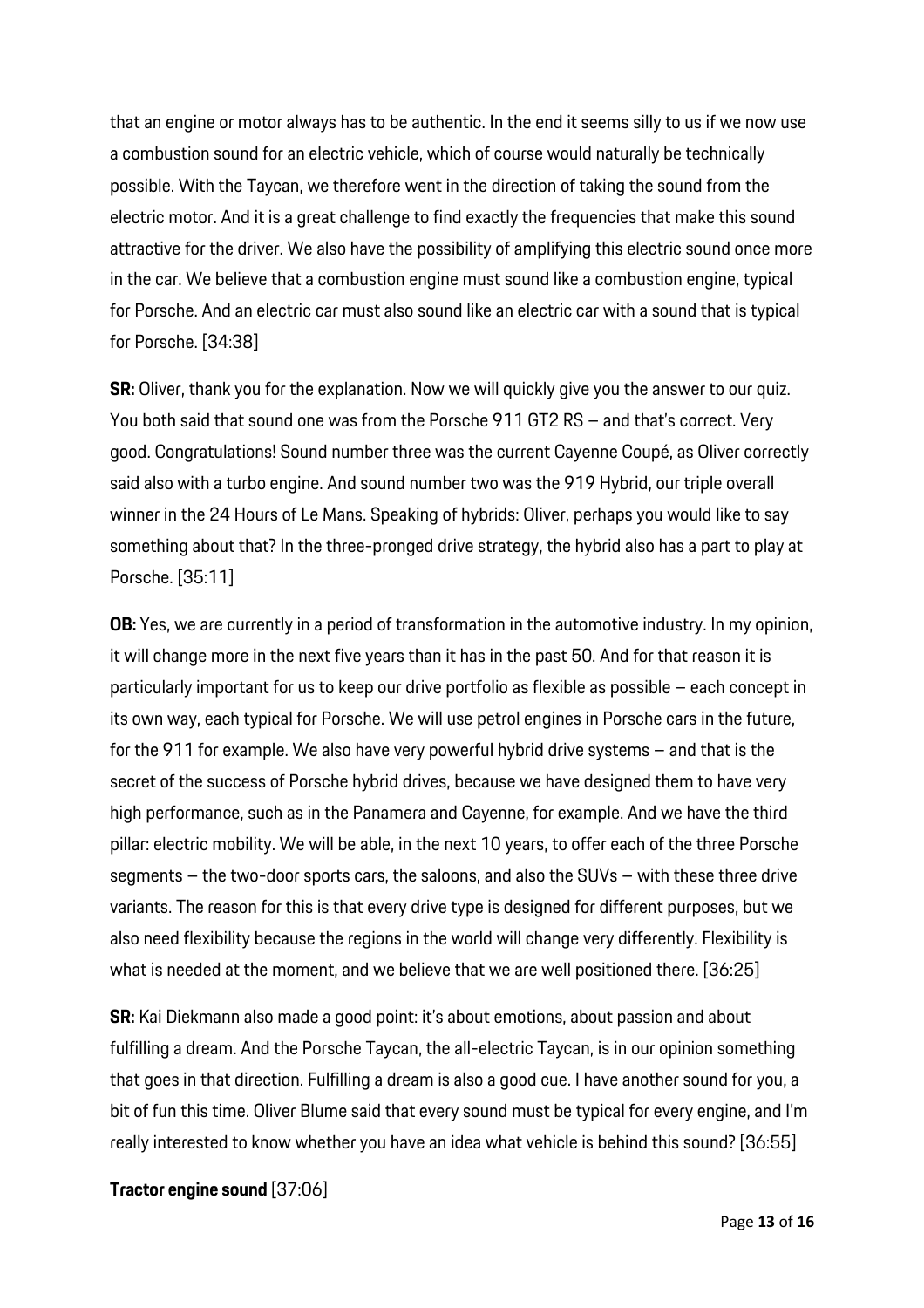**SR:** The nickname of this vehicle is Red Nose. [37:09]

**KD:** I would spontaneously say that it is a truck. [37:11]

**SR:** Very close, but it isn't … [37:12]

**OB:** As a student, I drove a Citroën 2CV for a time, and when you started that in winter, it sounded very similar. Incidentally, that was also red. But Porsche also has a good tradition with tractors. So I believe that it was a Porsche tractor. [37:29]

**SR:** That's exactly right. The Porsche Diesel Junior. A whole 14 PS and nicknamed Red Nose because of its elegant bonnet. It is also here in the museum, and also took part in the Porsche Super Bowl ad, tongue in cheek. [37:42]

**SR:** For you, our listeners, we have of course also prepared an engine sound quiz as part of a competition.

### **Competition – female voice:**

Porsche AG is giving you the chance to win an exclusive factory tour of the parent plant in Zuffenhausen – and with a little luck also perhaps a short meeting with CEO Oliver Blume. The competition starts now and will run up to the next edition of the 9:11 podcast. Porsche will draw one winner from all correct entries. Everyone over the age of 18 can take part. You will find the detailed terms and conditions of the competition in the Porsche Newsroom at www.porsche.newsroom.de – as well as one or two clues. [38:29]

**SR:** So, now there is just one thing missing. To win, you must answer our question correctly, namely which vehicle is behind the following sound?

## **Engine sound** [38:54]

**SR:** Oliver and Kai, we have talked a lot about coronavirus, the challenges and the opportunities. To bring us to the end of our podcast: is it possible that the economy and society will become stronger as a result of coronavirus? [39:09]

**KD:** I believe that if we draw the right conclusions, then our economy and society can become more resilient, to use a current buzzword. But we must also move in the right direction. And I am not sure whether everything that we are currently doing, particularly on the political side if I look at the economic rescue measures, will really have the desired results in the end. I think that the politicians did a good job in guiding us through the coronavirus crisis in Germany – with the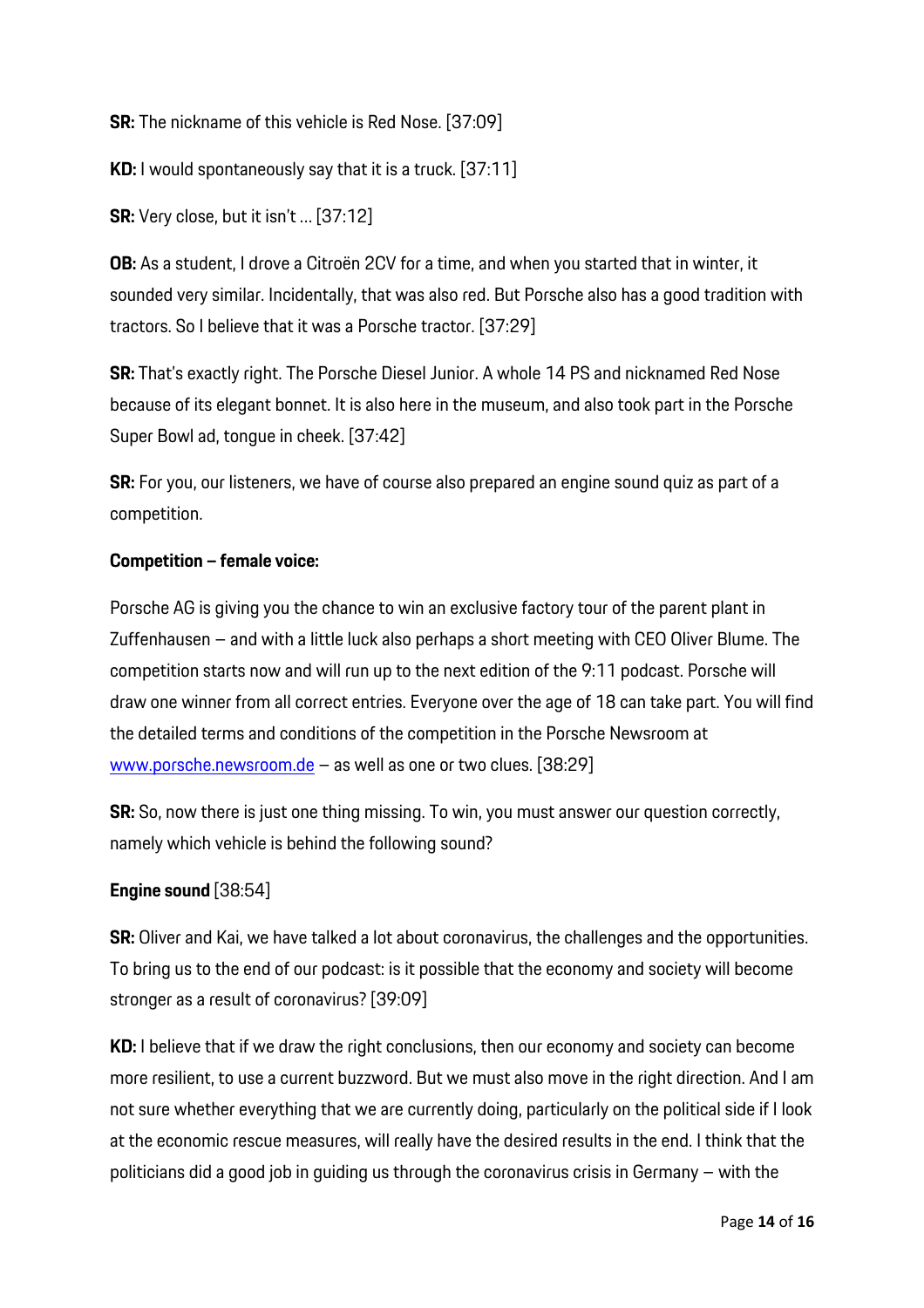right measures, and the right message. That was one of my experiences at the start of the crisis when, in the second or third week in March, Chancellor Angela Merkel gave a television address to the people. I thought that it was a historic moment that we won't forget, as it marked the start of the lockdown. At the moment, my impression is that our politicians are trying to convey the idea that the government can financially cushion all the life risks that are related to this crisis and that everything is just a question of money. I am quite concerned about what will happen with the free play of market forces there, and whether the money is flowing into the right channels. I worry that we may be artificially keeping business models and industries alive that would not survive in the medium term even without coronavirus, which have been pushed under water by the coronavirus crisis and have arrived at the point where they will end up anyway. We need the right stimuli. For me, there is no doubt that digitalisation is one of these stimuli, so that we can benefit from this momentum, as is the knowledge that we can do many things in a simpler way, that we can make services easier and that we can create new services. I was very impressed by the restaurants that did not just simply say that we are now closing up shop and then ask their regular customers for donations somewhere on their portal, but instead changed the way they worked and said: "here there are now three meals and we will deliver those.". In other words, they created or invented other services. I am really hopeful about this now if we draw the right conclusions from the crisis, and I also wish that we could be more courageous in the area of deregulation. We have temporarily suspended some things in the context of the crisis, such as restrictions on opening hours. Or what also happened in the crisis: the Sunday driving ban for trucks was lifted in order to maintain supply lines. Why do we not now have the courage to do more than just throw money at everything, which in the end has to be paid for by the taxpayer, and possibly even by a taxpayer who has not been born yet? That is what worries me. The hope I have is that we actually draw the right conclusions and come out of the crisis stronger than before. [42:36]

#### **SR:** Oliver, what is your conclusion? [42:38]

**OB:** I also believe that the crisis has been managed exceptionally well in Germany, in particular by the federal government, the individual states and the municipalities, with a high level of transparency, information and consistency about how decisions were made. If you compare that internationally, you can also see that in the figures. As a result, I also have little understanding for voices that have appeared afterwards and said that one or another decision should have been made differently. It is always easy in retrospect but it is always good to think about the *lessons learned*. How would you deal with something like this in the future? But my conclusion about how it all was managed is absolutely positive. And incidentally, I think the same about the